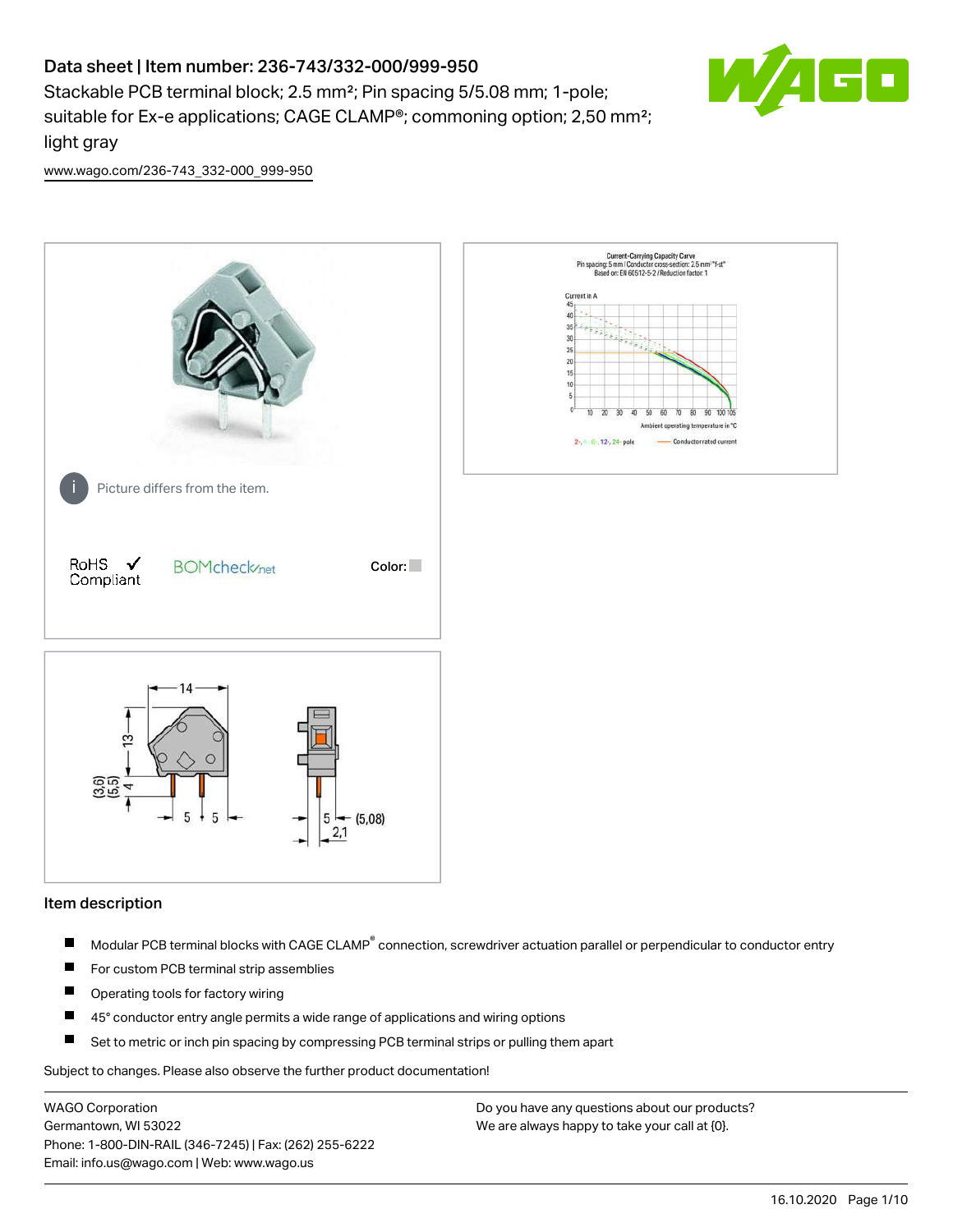

## Data Electrical data

#### Ex information

| Ratings per                | ATEX: PTB 06 ATEX 1061 U / IECEx: PTB 06.0042 U |  |
|----------------------------|-------------------------------------------------|--|
| Rated voltage EN (Ex e II) | 176 V                                           |  |
| Rated current (Ex e II)    | 16 A                                            |  |

#### Connection data

| Connection technology                             | CAGE CLAMP®                             |
|---------------------------------------------------|-----------------------------------------|
| Actuation type                                    | Operating tool                          |
| Solid conductor                                   | $0.082.5$ mm <sup>2</sup> / 28  12 AWG  |
| Fine-stranded conductor                           | $0.08$ 2.5 mm <sup>2</sup> / 28  12 AWG |
| Fine-stranded conductor; with insulated ferrule   | $0.251.5$ mm <sup>2</sup>               |
| Fine-stranded conductor; with uninsulated ferrule | $0.251.5$ mm <sup>2</sup>               |
| Strip length                                      | $56$ mm $/ 0.20.24$ inch                |
| Conductor connection direction to PCB             | 45°                                     |
| Pole No.                                          | 1                                       |
| Total number of connection points                 |                                         |
| Total number of potentials                        |                                         |
| Number of connection types                        |                                         |
| Number of levels                                  | 1                                       |
| Note (conductor cross-section)                    | 12 AWG: THHN, THWN                      |

### Physical data

| Pin spacing                          | 5/5.08 mm / 0.197/0.2 inch |
|--------------------------------------|----------------------------|
| Width                                | 7.2 mm / 0.283 inch        |
| Height                               | 18.5 mm / 0.728 inch       |
| Height from the surface              | 13 mm / 0.512 inch         |
| Depth                                | 14 mm / 0.551 inch         |
| Solder pin length                    | $5.5 \,\mathrm{mm}$        |
| Solder pin dimensions                | $0.7 \times 0.7$ mm        |
| Drilled hole diameter with tolerance | 1 1 $(+0.1)$ mm            |

Subject to changes. Please also observe the further product documentation!

| <b>WAGO Corporation</b>                                | Do you have any questions about our products? |
|--------------------------------------------------------|-----------------------------------------------|
| Germantown, WI 53022                                   | We are always happy to take your call at {0}. |
| Phone: 1-800-DIN-RAIL (346-7245)   Fax: (262) 255-6222 |                                               |
| Email: info.us@wago.com   Web: www.wago.us             |                                               |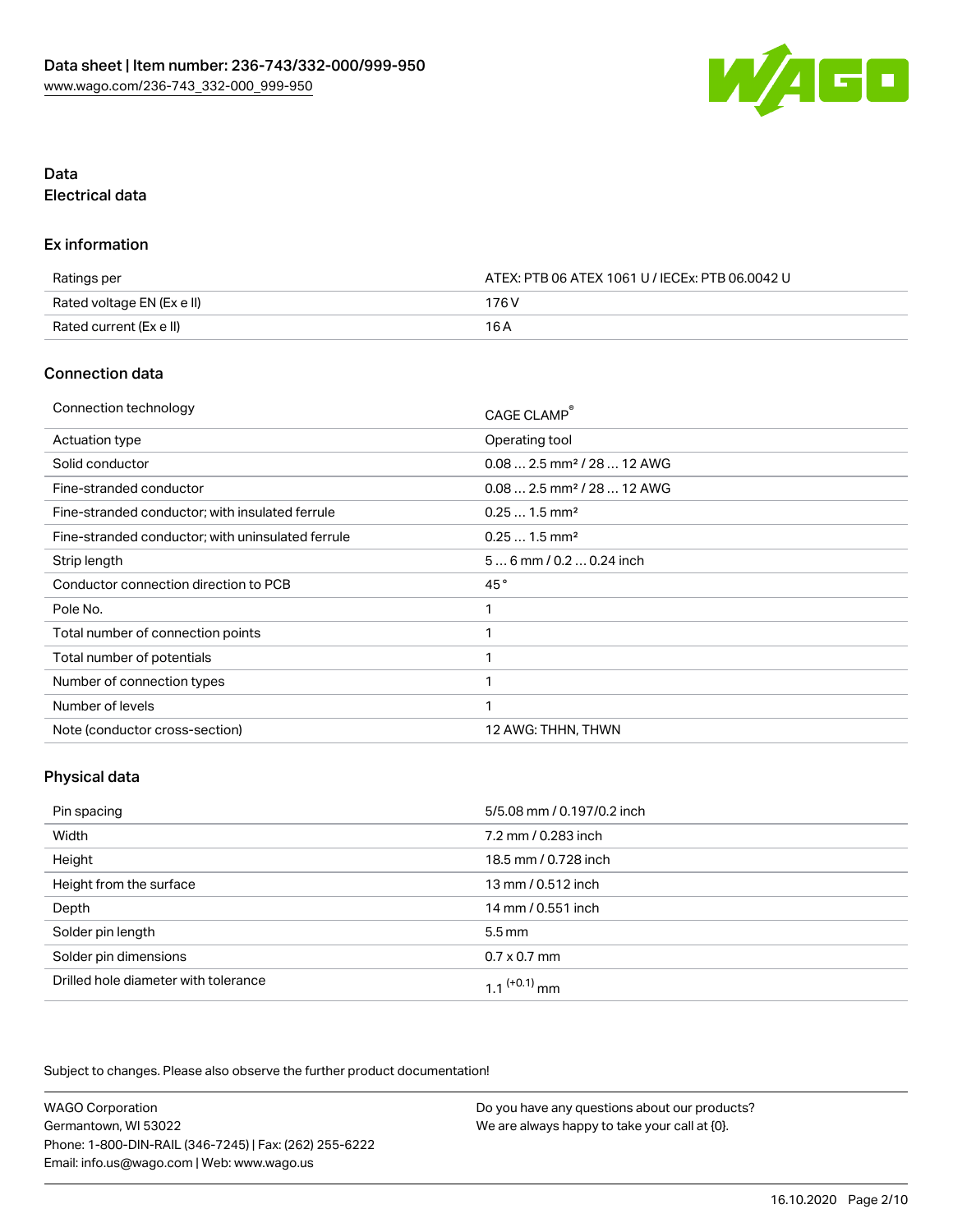

### PCB contact

| PCB contact                         | THT                                 |
|-------------------------------------|-------------------------------------|
| Solder pin arrangement              | within the terminal block (in-line) |
| Number of solder pins per potential |                                     |

#### Material Data

| Color                       | light gray                            |
|-----------------------------|---------------------------------------|
| Material group              |                                       |
| Insulation material         | Polyamide (PA66)                      |
| Flammability class per UL94 | V <sub>0</sub>                        |
| Clamping spring material    | Chrome nickel spring steel (CrNi)     |
| Contact material            | Electrolytic copper $(E_{\text{Cl}})$ |
| Contact plating             | tin-plated                            |
| Fire load                   | $0.012$ MJ                            |
| Weight                      | 0.9g                                  |

#### Environmental Requirements

| Limit temperature range | $-60+105 °C$ |  |
|-------------------------|--------------|--|
|-------------------------|--------------|--|

#### Commercial data

| Product Group         | 4 (Printed Circuit) |
|-----------------------|---------------------|
| Packaging type        | <b>BOX</b>          |
| Country of origin     | CН                  |
| <b>GTIN</b>           | 4044918780186       |
| Customs tariff number | 85369010000         |

### Approvals / Certificates

#### Ex-Approvals

| Logo                  | Approval                                                                                 | <b>Additional Approval Text</b> | Certificate<br>name |
|-----------------------|------------------------------------------------------------------------------------------|---------------------------------|---------------------|
| <b>AE<sub>y</sub></b> | <b>AEx</b><br>UL International Germany GmbH c/o Physikalisch<br>Technische Bundesanstalt | UL 60079                        | E185892<br>sec.3    |
|                       | <b>ATEx</b>                                                                              | EN 60079                        | PTB 06              |
|                       | Physikalisch Technische Bundesanstalt (PTB)                                              |                                 | Atex 1061           |
|                       | Subject to changes. Please also observe the further product documentation!               |                                 |                     |

 $\mathfrak p$ ject to changes. Please also observe the further product documentatio

WAGO Corporation Germantown, WI 53022 Phone: 1-800-DIN-RAIL (346-7245) | Fax: (262) 255-6222 Email: info.us@wago.com | Web: www.wago.us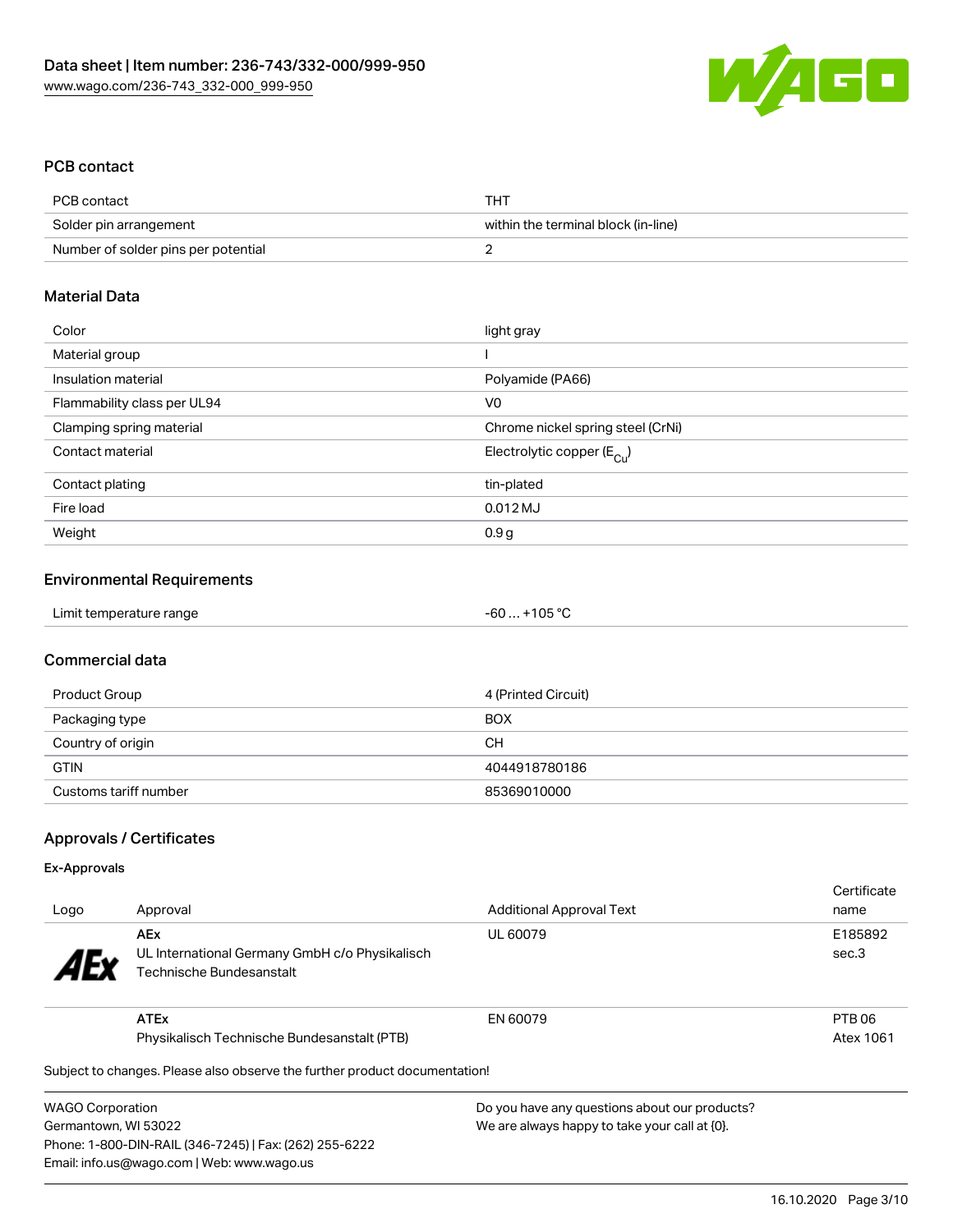### Data sheet | Item number: 236-743/332-000/999-950 [www.wago.com/236-743\\_332-000\\_999-950](http://www.wago.com/236-743_332-000_999-950)



|--|

**IECEx** 

IECEx Physikalisch Technische Bundesanstalt

IEC 60079 IECEx PTB 06.0042U

U (II 2 G Ex eII bzw. I M2 Ex eI)

Counterpart

Compatible products

Phone: 1-800-DIN-RAIL (346-7245) | Fax: (262) 255-6222

Email: info.us@wago.com | Web: www.wago.us

| check                                                                    |                                                                                                                                                                                      |                                                  |                                  |
|--------------------------------------------------------------------------|--------------------------------------------------------------------------------------------------------------------------------------------------------------------------------------|--------------------------------------------------|----------------------------------|
|                                                                          | Item no.: 231-127<br>Testing plug module with contact stud; for 236 Series; Pin spacing 5 mm / 0.197 in; 2,50 mm <sup>2</sup> ; gray                                                 |                                                  | www.wago.com/231-127             |
|                                                                          | Item no.: 231-128<br>Testing plug module with contact stud; Pin spacing 5.08 mm / 0.2 in; 2,50 mm <sup>2</sup> ; orange                                                              |                                                  | www.wago.com/231-128             |
| tools                                                                    |                                                                                                                                                                                      |                                                  |                                  |
|                                                                          | Item no.: 210-657<br>Operating tool; Blade: 3.5 x 0.5 mm; with a partially insulated shaft; short; multicoloured                                                                     |                                                  | www.wago.com/210-657             |
|                                                                          | Item no.: 210-658<br>Operating tool; Blade: 3.5 x 0.5 mm; with a partially insulated shaft; angled; short; multicoloured                                                             |                                                  | www.wago.com/210-658             |
|                                                                          | Item no.: 210-720<br>Operating tool; Blade: 3.5 x 0.5 mm; with a partially insulated shaft; multicoloured                                                                            |                                                  | www.wago.com/210-720             |
|                                                                          | Item no.: 236-332<br>Operating tool; natural                                                                                                                                         |                                                  | www.wago.com/236-332             |
|                                                                          | Item no.: 236-335<br>Operating tool; gray                                                                                                                                            |                                                  | www.wago.com/236-335             |
|                                                                          | Marking accessories                                                                                                                                                                  |                                                  |                                  |
|                                                                          | Item no.: 210-332/500-202<br>Marking strips; as a DIN A4 sheet; MARKED; 1-16 (160x); Height of marker strip: 3 mm; Strip length 182<br>mm; Horizontal marking; Self-adhesive; white  |                                                  | www.wago.com/210-332<br>/500-202 |
|                                                                          | Item no.: 210-332/500-204<br>Marking strips; as a DIN A4 sheet; MARKED; 17-32 (160x); Height of marker strip: 3 mm; Strip length<br>182 mm; Horizontal marking; Self-adhesive; white |                                                  | www.wago.com/210-332<br>/500-204 |
|                                                                          | Subject to changes. Please also observe the further product documentation!                                                                                                           |                                                  |                                  |
| <b>WAGO Corporation</b><br>Do you have any questions about our products? |                                                                                                                                                                                      |                                                  |                                  |
| Germantown, WI 53022                                                     |                                                                                                                                                                                      | We are always happy to take your call at $[0]$ . |                                  |

16.10.2020 Page 4/10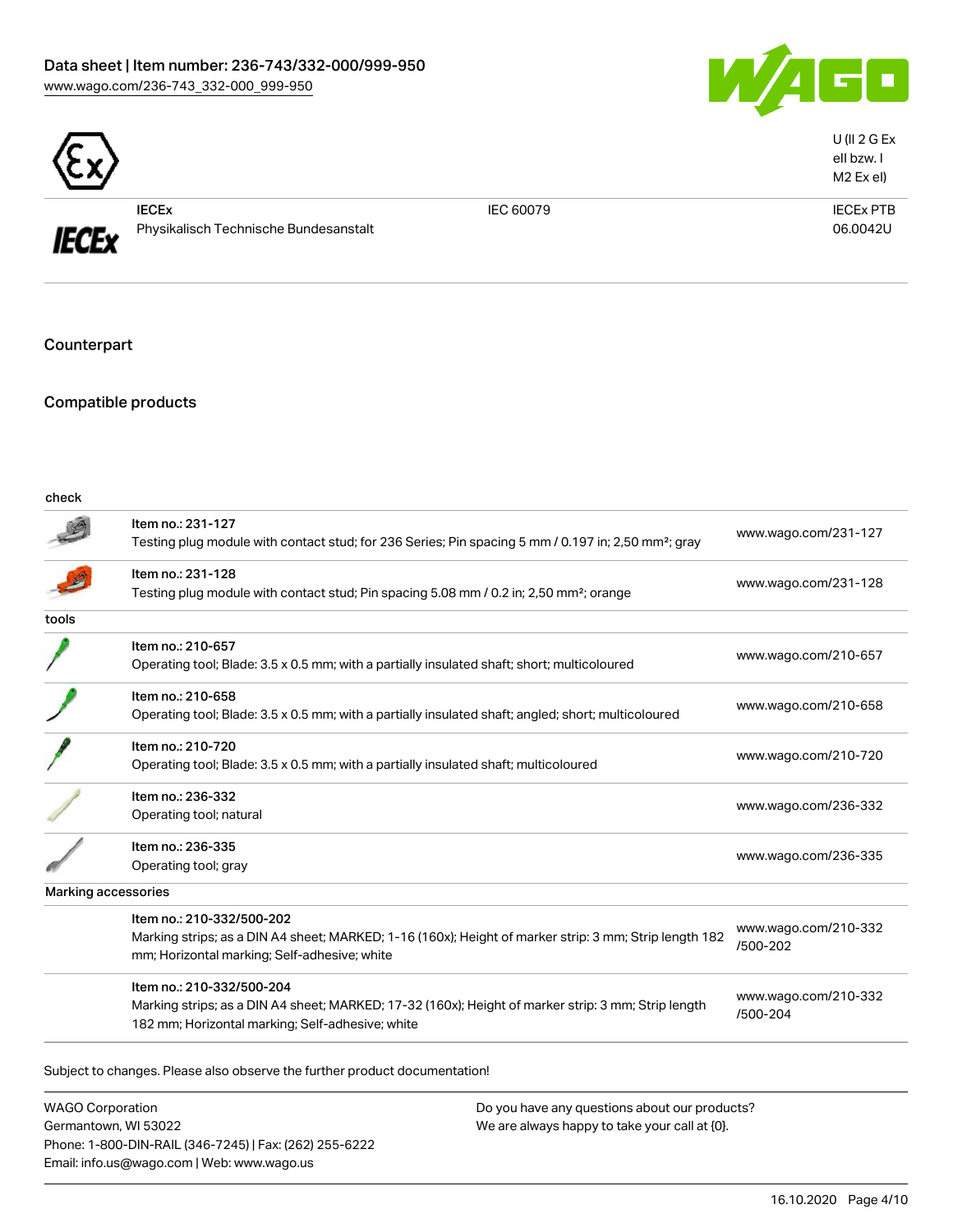Phone: 1-800-DIN-RAIL (346-7245) | Fax: (262) 255-6222

Email: info.us@wago.com | Web: www.wago.us

[www.wago.com/236-743\\_332-000\\_999-950](http://www.wago.com/236-743_332-000_999-950)



|                         | Item no.: 210-332/500-205<br>Marking strips; as a DIN A4 sheet; MARKED; 1-32 (80x); Height of marker strip: 3 mm; Strip length 182<br>mm; Horizontal marking; Self-adhesive; white   |                                               | www.wago.com/210-332<br>/500-205 |
|-------------------------|--------------------------------------------------------------------------------------------------------------------------------------------------------------------------------------|-----------------------------------------------|----------------------------------|
|                         | Item no.: 210-332/500-206<br>Marking strips; as a DIN A4 sheet; MARKED; 33-48 (160x); Height of marker strip: 3 mm; Strip length<br>182 mm; Horizontal marking; Self-adhesive; white |                                               | www.wago.com/210-332<br>/500-206 |
|                         | Item no.: 210-332/508-202<br>Marking strips; as a DIN A4 sheet; MARKED; 1-16 (160x); Height of marker strip: 3 mm; Strip length 182<br>mm; Horizontal marking; Self-adhesive; white  |                                               | www.wago.com/210-332<br>/508-202 |
|                         | Item no.: 210-332/508-204<br>Marking strips; as a DIN A4 sheet; MARKED; 17-32 (160x); Height of marker strip: 3 mm; Strip length<br>182 mm; Horizontal marking; Self-adhesive; white |                                               | www.wago.com/210-332<br>/508-204 |
|                         | Item no.: 210-332/508-205<br>Marking strips; as a DIN A4 sheet; MARKED; 1-32 (80x); Height of marker strip: 3 mm; Strip length 182<br>mm; Horizontal marking; Self-adhesive; white   |                                               | www.wago.com/210-332<br>/508-205 |
|                         | Item no.: 210-332/508-206<br>Marking strips; as a DIN A4 sheet; MARKED; 33-48 (160x); Height of marker strip: 3 mm; Strip length<br>182 mm; Horizontal marking; Self-adhesive; white |                                               | www.wago.com/210-332<br>/508-206 |
|                         | Item no.: 210-833<br>Marking strips; on reel; 6 mm wide; plain; Self-adhesive; white                                                                                                 |                                               | www.wago.com/210-833             |
| ferrule                 |                                                                                                                                                                                      |                                               |                                  |
|                         | Item no.: 216-101<br>Ferrule; Sleeve for 0.5 mm <sup>2</sup> / AWG 22; uninsulated; electro-tin plated; silver-colored                                                               |                                               | www.wago.com/216-101             |
|                         | Item no.: 216-102<br>Ferrule; Sleeve for 0.75 mm <sup>2</sup> / AWG 20; uninsulated; electro-tin plated; silver-colored                                                              |                                               | www.wago.com/216-102             |
|                         | Item no.: 216-103<br>Ferrule; Sleeve for 1 mm <sup>2</sup> / AWG 18; uninsulated; electro-tin plated                                                                                 |                                               | www.wago.com/216-103             |
|                         | Item no.: 216-104<br>Ferrule; Sleeve for 1.5 mm <sup>2</sup> / AWG 16; uninsulated; electro-tin plated; silver-colored                                                               |                                               | www.wago.com/216-104             |
|                         | Item no.: 216-121<br>Ferrule; Sleeve for 0.5 mm <sup>2</sup> / AWG 22; uninsulated; electro-tin plated; silver-colored                                                               |                                               | www.wago.com/216-121             |
|                         | Item no.: 216-122<br>Ferrule; Sleeve for 0.75 mm <sup>2</sup> / AWG 20; uninsulated; electro-tin plated; silver-colored                                                              |                                               | www.wago.com/216-122             |
|                         | Item no.: 216-123<br>Ferrule; Sleeve for 1 mm <sup>2</sup> / AWG 18; uninsulated; electro-tin plated; silver-colored                                                                 |                                               | www.wago.com/216-123             |
|                         | Item no.: 216-124<br>Ferrule; Sleeve for 1.5 mm <sup>2</sup> / AWG 16; uninsulated; electro-tin plated                                                                               |                                               | www.wago.com/216-124             |
|                         | Item no.: 216-131<br>Ferrule; Sleeve for 0.25 mm <sup>2</sup> / AWG 24; uninsulated; electro-tin plated; silver-colored                                                              |                                               | www.wago.com/216-131             |
|                         | Subject to changes. Please also observe the further product documentation!                                                                                                           |                                               |                                  |
|                         |                                                                                                                                                                                      |                                               |                                  |
| <b>WAGO Corporation</b> |                                                                                                                                                                                      | Do you have any questions about our products? |                                  |
|                         | Germantown, WI 53022                                                                                                                                                                 | We are always happy to take your call at {0}. |                                  |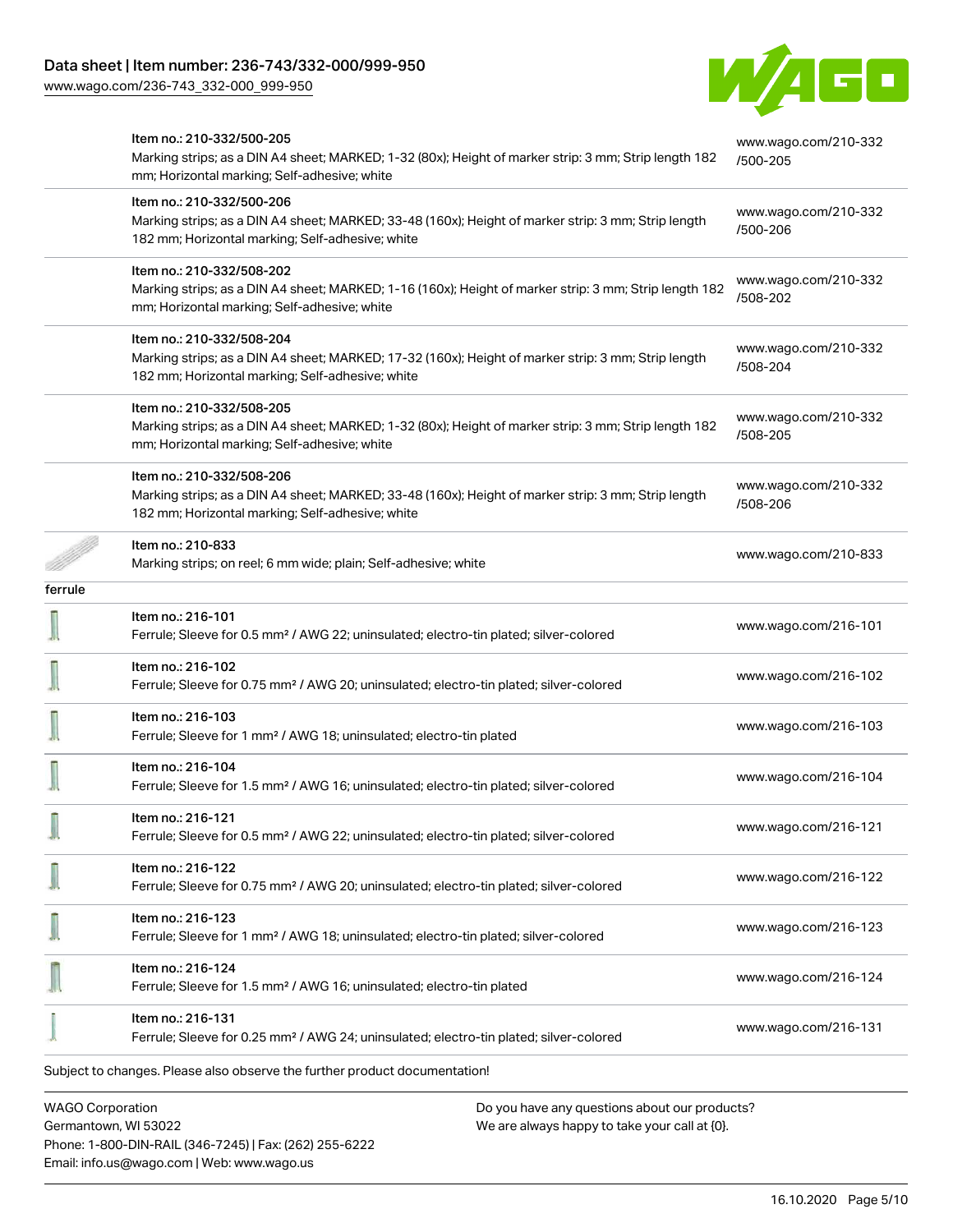### Data sheet | Item number: 236-743/332-000/999-950

[www.wago.com/236-743\\_332-000\\_999-950](http://www.wago.com/236-743_332-000_999-950)



|   | Item no.: 216-132<br>Ferrule; Sleeve for 0.34 mm <sup>2</sup> / AWG 24; uninsulated; electro-tin plated                                                                                           | www.wago.com/216-132 |
|---|---------------------------------------------------------------------------------------------------------------------------------------------------------------------------------------------------|----------------------|
|   | Item no.: 216-141<br>Ferrule; Sleeve for 0.5 mm <sup>2</sup> / 20 AWG; uninsulated; electro-tin plated; electrolytic copper; gastight<br>crimped; acc. to DIN 46228, Part 1/08.92                 | www.wago.com/216-141 |
|   | Item no.: 216-142<br>Ferrule; Sleeve for 0.75 mm <sup>2</sup> / 18 AWG; uninsulated; electro-tin plated; electrolytic copper; gastight<br>crimped; acc. to DIN 46228, Part 1/08.92                | www.wago.com/216-142 |
|   | Item no.: 216-143<br>Ferrule; Sleeve for 1 mm <sup>2</sup> / AWG 18; uninsulated; electro-tin plated; electrolytic copper; gastight<br>crimped; acc. to DIN 46228, Part 1/08.92                   | www.wago.com/216-143 |
|   | Item no.: 216-144<br>Ferrule; Sleeve for 1.5 mm <sup>2</sup> / AWG 16; uninsulated; electro-tin plated; electrolytic copper; gastight<br>crimped; acc. to DIN 46228, Part 1/08.92; silver-colored | www.wago.com/216-144 |
|   | Item no.: 216-151<br>Ferrule; Sleeve for 0.25 mm <sup>2</sup> / AWG 24; uninsulated; electro-tin plated                                                                                           | www.wago.com/216-151 |
|   | Item no.: 216-152<br>Ferrule; Sleeve for 0.34 mm <sup>2</sup> / AWG 24; uninsulated; electro-tin plated                                                                                           | www.wago.com/216-152 |
|   | Item no.: 216-201<br>Ferrule; Sleeve for 0.5 mm <sup>2</sup> / 20 AWG; insulated; electro-tin plated; white                                                                                       | www.wago.com/216-201 |
|   | Item no.: 216-202<br>Ferrule; Sleeve for 0.75 mm <sup>2</sup> / 18 AWG; insulated; electro-tin plated; gray                                                                                       | www.wago.com/216-202 |
|   | Item no.: 216-203<br>Ferrule; Sleeve for 1 mm <sup>2</sup> / AWG 18; insulated; electro-tin plated; red                                                                                           | www.wago.com/216-203 |
|   | Item no.: 216-204<br>Ferrule; Sleeve for 1.5 mm <sup>2</sup> / AWG 16; insulated; electro-tin plated; black                                                                                       | www.wago.com/216-204 |
|   | Item no.: 216-221<br>Ferrule; Sleeve for 0.5 mm <sup>2</sup> / 20 AWG; insulated; electro-tin plated; white                                                                                       | www.wago.com/216-221 |
|   | Item no.: 216-222<br>Ferrule; Sleeve for 0.75 mm <sup>2</sup> / 18 AWG; insulated; electro-tin plated; gray                                                                                       | www.wago.com/216-222 |
| n | ltem no.: 216-223<br>Ferrule; Sleeve for 1 mm <sup>2</sup> / AWG 18; insulated; electro-tin plated; red                                                                                           | www.wago.com/216-223 |
|   | Item no.: 216-224<br>Ferrule; Sleeve for 1.5 mm <sup>2</sup> / AWG 16; insulated; electro-tin plated; black                                                                                       | www.wago.com/216-224 |
|   | Item no.: 216-241<br>Ferrule; Sleeve for 0.5 mm <sup>2</sup> / 20 AWG; insulated; electro-tin plated; electrolytic copper; gastight<br>crimped; acc. to DIN 46228, Part 4/09.90; white            | www.wago.com/216-241 |
|   | Item no.: 216-242<br>Ferrule; Sleeve for 0.75 mm <sup>2</sup> / 18 AWG; insulated; electro-tin plated; electrolytic copper; gastight<br>crimped; acc. to DIN 46228, Part 4/09.90; gray            | www.wago.com/216-242 |

Subject to changes. Please also observe the further product documentation!

WAGO Corporation Germantown, WI 53022 Phone: 1-800-DIN-RAIL (346-7245) | Fax: (262) 255-6222 Email: info.us@wago.com | Web: www.wago.us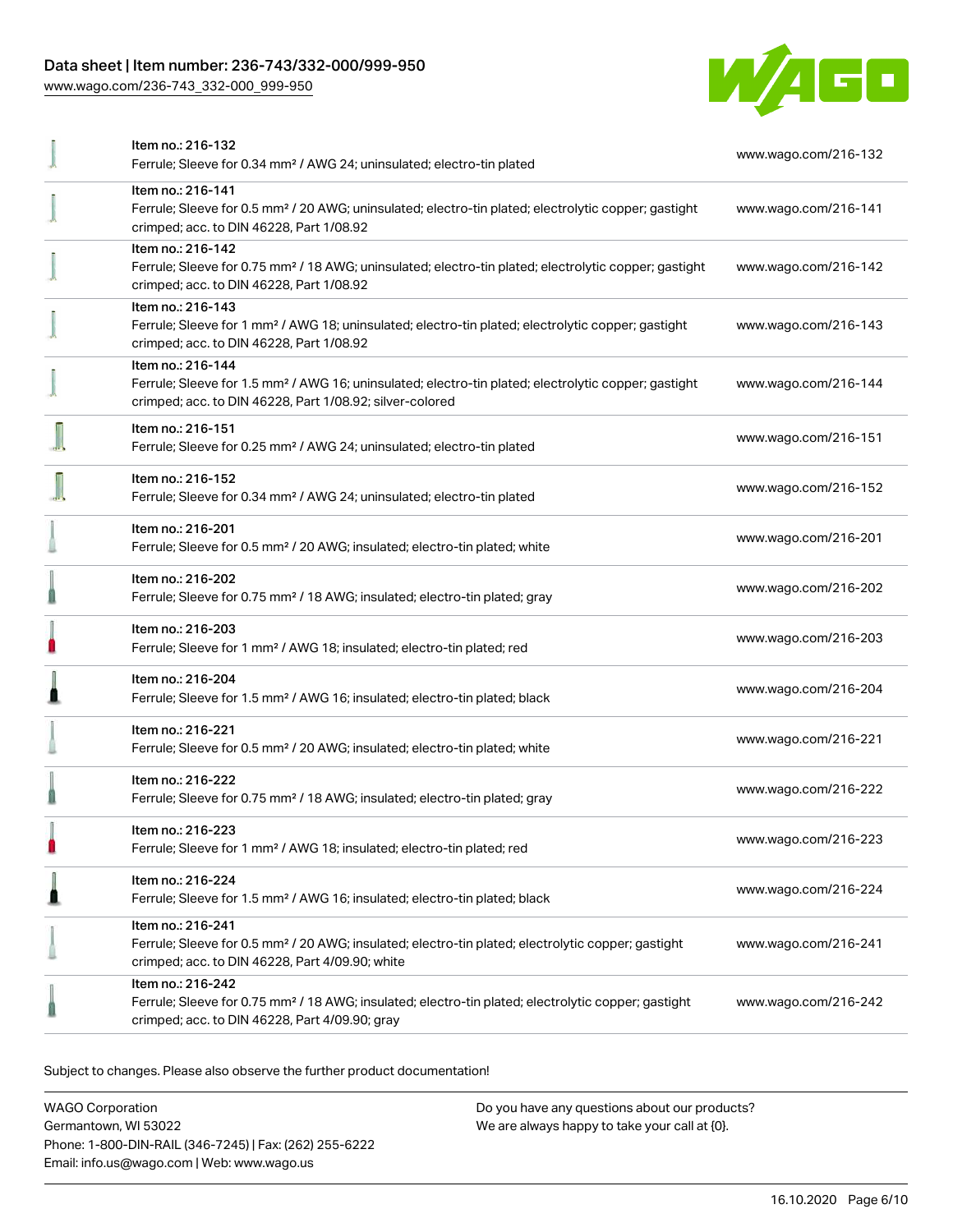### Data sheet | Item number: 236-743/332-000/999-950

[www.wago.com/236-743\\_332-000\\_999-950](http://www.wago.com/236-743_332-000_999-950)



| Item no.: 216-244<br>Ferrule; Sleeve for 1.5 mm <sup>2</sup> / AWG 16; insulated; electro-tin plated; electrolytic copper; gastight<br>www.wago.com/216-244<br>crimped; acc. to DIN 46228, Part 4/09.90; black<br>Item no.: 216-262<br>Ferrule; Sleeve for 0.75 mm <sup>2</sup> / 18 AWG; insulated; electro-tin plated; electrolytic copper; gastight<br>www.wago.com/216-262<br>crimped; acc. to DIN 46228, Part 4/09.90; gray<br>Item no.: 216-263<br>Ferrule; Sleeve for 1 mm <sup>2</sup> / AWG 18; insulated; electro-tin plated; electrolytic copper; gastight crimped; www.wago.com/216-263<br>acc. to DIN 46228, Part 4/09.90; red<br>Item no.: 216-264<br>Ferrule; Sleeve for 1.5 mm <sup>2</sup> / AWG 16; insulated; electro-tin plated; electrolytic copper; gastight<br>www.wago.com/216-264<br>crimped; acc. to DIN 46228, Part 4/09.90; black<br>Item no.: 216-284<br>Ferrule; Sleeve for 1.5 mm <sup>2</sup> / AWG 16; insulated; electro-tin plated; electrolytic copper; gastight<br>www.wago.com/216-284<br>crimped; acc. to DIN 46228, Part 4/09.90; black<br>Item no.: 216-301<br>www.wago.com/216-301<br>Ferrule; Sleeve for 0.25 mm <sup>2</sup> / AWG 24; insulated; electro-tin plated; yellow<br>Item no.: 216-302<br>www.wago.com/216-302<br>Ferrule; Sleeve for 0.34 mm <sup>2</sup> / 22 AWG; insulated; electro-tin plated; green<br>Item no.: 216-321<br>www.wago.com/216-321<br>Ferrule; Sleeve for 0.25 mm <sup>2</sup> / AWG 24; insulated; electro-tin plated; yellow<br>Item no.: 216-322<br>www.wago.com/216-322<br>Ferrule; Sleeve for 0.34 mm <sup>2</sup> / 22 AWG; insulated; electro-tin plated; green | Item no.: 216-243<br>Ferrule; Sleeve for 1 mm <sup>2</sup> / AWG 18; insulated; electro-tin plated; electrolytic copper; gastight crimped;<br>acc. to DIN 46228, Part 4/09.90; red | www.wago.com/216-243 |
|---------------------------------------------------------------------------------------------------------------------------------------------------------------------------------------------------------------------------------------------------------------------------------------------------------------------------------------------------------------------------------------------------------------------------------------------------------------------------------------------------------------------------------------------------------------------------------------------------------------------------------------------------------------------------------------------------------------------------------------------------------------------------------------------------------------------------------------------------------------------------------------------------------------------------------------------------------------------------------------------------------------------------------------------------------------------------------------------------------------------------------------------------------------------------------------------------------------------------------------------------------------------------------------------------------------------------------------------------------------------------------------------------------------------------------------------------------------------------------------------------------------------------------------------------------------------------------------------------------------------------------------------------|------------------------------------------------------------------------------------------------------------------------------------------------------------------------------------|----------------------|
|                                                                                                                                                                                                                                                                                                                                                                                                                                                                                                                                                                                                                                                                                                                                                                                                                                                                                                                                                                                                                                                                                                                                                                                                                                                                                                                                                                                                                                                                                                                                                                                                                                                   |                                                                                                                                                                                    |                      |
|                                                                                                                                                                                                                                                                                                                                                                                                                                                                                                                                                                                                                                                                                                                                                                                                                                                                                                                                                                                                                                                                                                                                                                                                                                                                                                                                                                                                                                                                                                                                                                                                                                                   |                                                                                                                                                                                    |                      |
|                                                                                                                                                                                                                                                                                                                                                                                                                                                                                                                                                                                                                                                                                                                                                                                                                                                                                                                                                                                                                                                                                                                                                                                                                                                                                                                                                                                                                                                                                                                                                                                                                                                   |                                                                                                                                                                                    |                      |
|                                                                                                                                                                                                                                                                                                                                                                                                                                                                                                                                                                                                                                                                                                                                                                                                                                                                                                                                                                                                                                                                                                                                                                                                                                                                                                                                                                                                                                                                                                                                                                                                                                                   |                                                                                                                                                                                    |                      |
|                                                                                                                                                                                                                                                                                                                                                                                                                                                                                                                                                                                                                                                                                                                                                                                                                                                                                                                                                                                                                                                                                                                                                                                                                                                                                                                                                                                                                                                                                                                                                                                                                                                   |                                                                                                                                                                                    |                      |
|                                                                                                                                                                                                                                                                                                                                                                                                                                                                                                                                                                                                                                                                                                                                                                                                                                                                                                                                                                                                                                                                                                                                                                                                                                                                                                                                                                                                                                                                                                                                                                                                                                                   |                                                                                                                                                                                    |                      |
|                                                                                                                                                                                                                                                                                                                                                                                                                                                                                                                                                                                                                                                                                                                                                                                                                                                                                                                                                                                                                                                                                                                                                                                                                                                                                                                                                                                                                                                                                                                                                                                                                                                   |                                                                                                                                                                                    |                      |
|                                                                                                                                                                                                                                                                                                                                                                                                                                                                                                                                                                                                                                                                                                                                                                                                                                                                                                                                                                                                                                                                                                                                                                                                                                                                                                                                                                                                                                                                                                                                                                                                                                                   |                                                                                                                                                                                    |                      |
|                                                                                                                                                                                                                                                                                                                                                                                                                                                                                                                                                                                                                                                                                                                                                                                                                                                                                                                                                                                                                                                                                                                                                                                                                                                                                                                                                                                                                                                                                                                                                                                                                                                   |                                                                                                                                                                                    |                      |

### Downloads Documentation

Email: info.us@wago.com | Web: www.wago.us

| <b>Additional Information</b>                                              |                                               |               |          |
|----------------------------------------------------------------------------|-----------------------------------------------|---------------|----------|
| Technical explanations                                                     | Apr 3, 2019                                   | pdf<br>3.6 MB | Download |
|                                                                            |                                               |               |          |
| <b>CAD files</b>                                                           |                                               |               |          |
| <b>CAD</b> data                                                            |                                               |               |          |
| 2D/3D Models 236-743/332-000/999-950                                       |                                               | <b>URL</b>    | Download |
| <b>CAE data</b>                                                            |                                               |               |          |
| EPLAN Data Portal 236-743/332-000/999-950                                  |                                               | URL           | Download |
| Subject to changes. Please also observe the further product documentation! |                                               |               |          |
| <b>WAGO Corporation</b>                                                    | Do you have any questions about our products? |               |          |
| Germantown, WI 53022                                                       | We are always happy to take your call at {0}. |               |          |
| Phone: 1-800-DIN-RAIL (346-7245)   Fax: (262) 255-6222                     |                                               |               |          |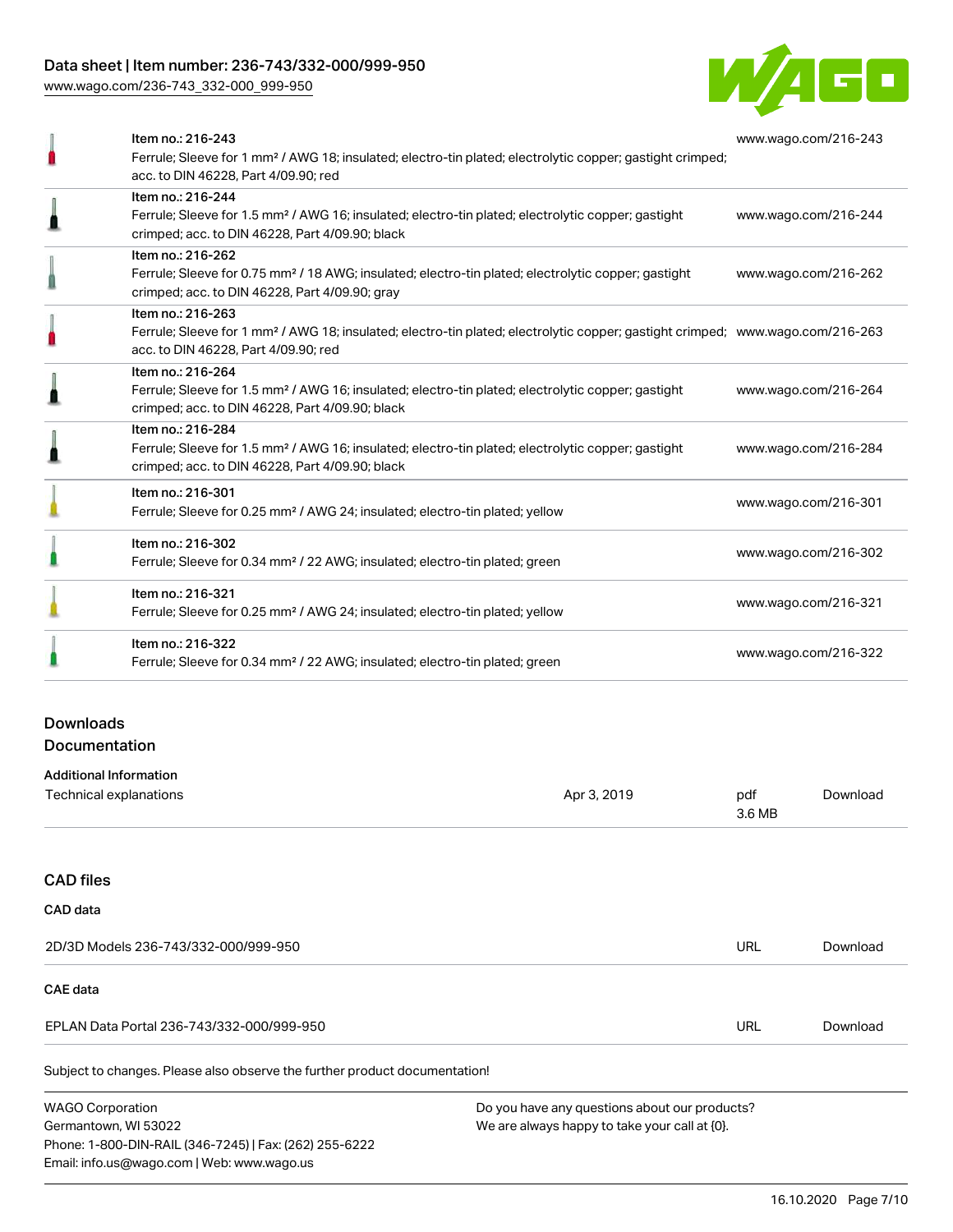

#### PCB Design

Symbol and Footprint 236-743/332-000/999-950 CAx data for your PCB design, consisting of "schematic symbols and PCB footprints", allow easy integration of the WAGO component into your development environment.

#### Supported formats:

- $\blacksquare$ Accel EDA 14 & 15
- $\blacksquare$ Altium 6 to current version
- $\blacksquare$ Cadence Allegro
- П **DesignSpark**
- $\blacksquare$ Eagle Libraries
- $\blacksquare$ KiCad
- $\blacksquare$ Mentor Graphics BoardStation
- П Mentor Graphics Design Architect
- П Mentor Graphics Design Expedition 99 and 2000
- П OrCAD 9.X PCB and Capture
- $\blacksquare$ PADS PowerPCB 3, 3.5, 4.X, and 5.X
- $\blacksquare$ PADS PowerPCB and PowerLogic 3.0
- П PCAD 2000, 2001, 2002, 2004, and 2006
- П Pulsonix 8.5 or newer
- $\blacksquare$ **STL**
- П 3D STEP
- П TARGET 3001!
- П View Logic ViewDraw
- П Quadcept
- П Zuken CadStar 3 and 4
- $\blacksquare$ Zuken CR-5000 and CR-8000

PCB Component Libraries (EDA), PCB CAD Library Ultra Librarian

#### Installation Notes

Conductor termination

Subject to changes. Please also observe the further product documentation!

WAGO Corporation Germantown, WI 53022 Phone: 1-800-DIN-RAIL (346-7245) | Fax: (262) 255-6222 Email: info.us@wago.com | Web: www.wago.us

Do you have any questions about our products? We are always happy to take your call at {0}.

URL [Download](https://www.wago.com/us/d/UltraLibrarian_URLS_236-743_332-000_999-950)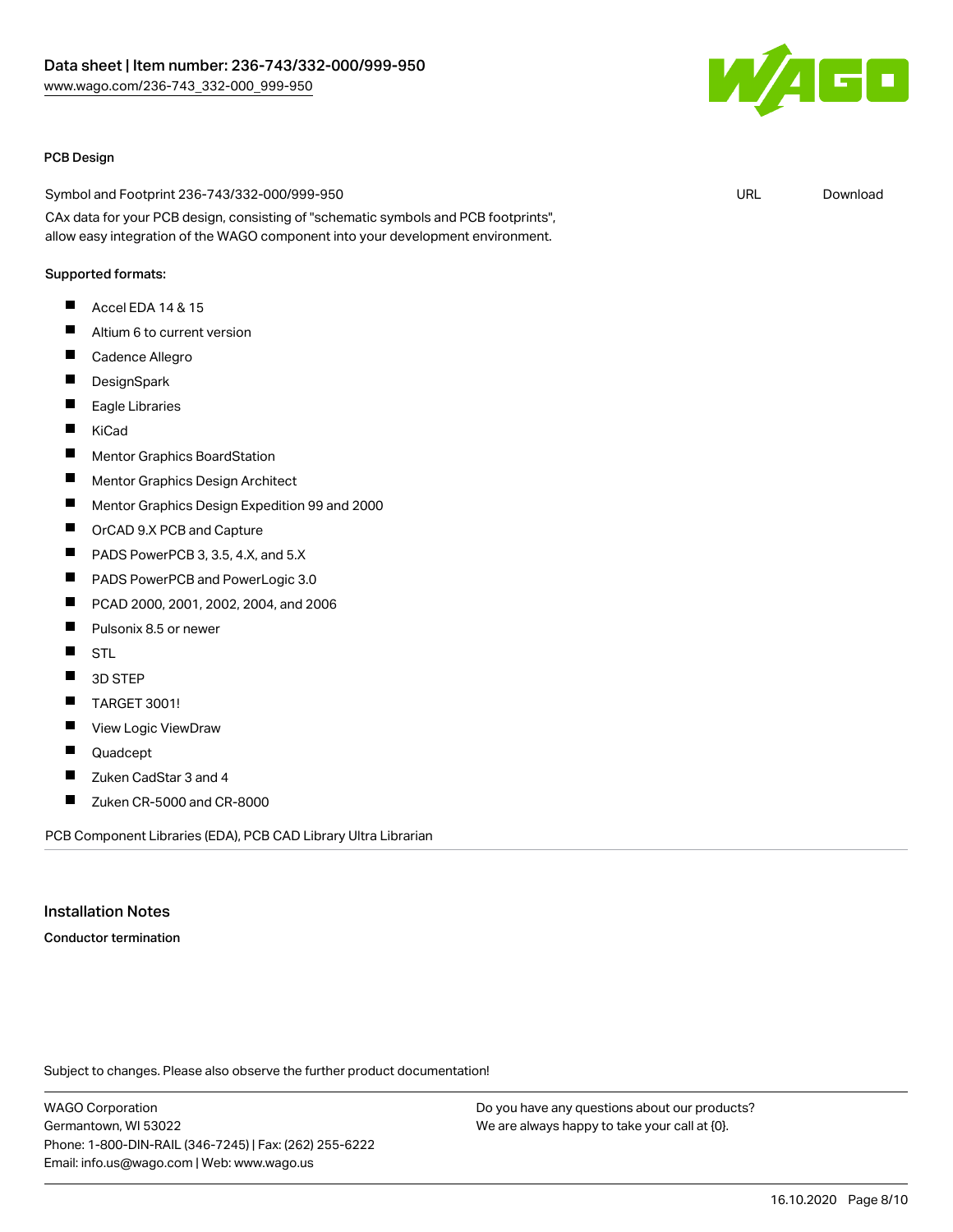### Data sheet | Item number: 236-743/332-000/999-950 [www.wago.com/236-743\\_332-000\\_999-950](http://www.wago.com/236-743_332-000_999-950)





Inserting a conductor via 3.5 mm screwdriver.



screwdriver.

Inserting a conductor via 3.5 mm Inserting a conductor via operating tool.

Screwdriver actuation parallel to conductor entry.

Screwdriver actuation perpendicular to conductor entry.



Compared to standard screwdrivers, these operating tools are far more convenient for wiring PCB terminal strips at factory.

Installation

Subject to changes. Please also observe the further product documentation!

WAGO Corporation Germantown, WI 53022 Phone: 1-800-DIN-RAIL (346-7245) | Fax: (262) 255-6222 Email: info.us@wago.com | Web: www.wago.us